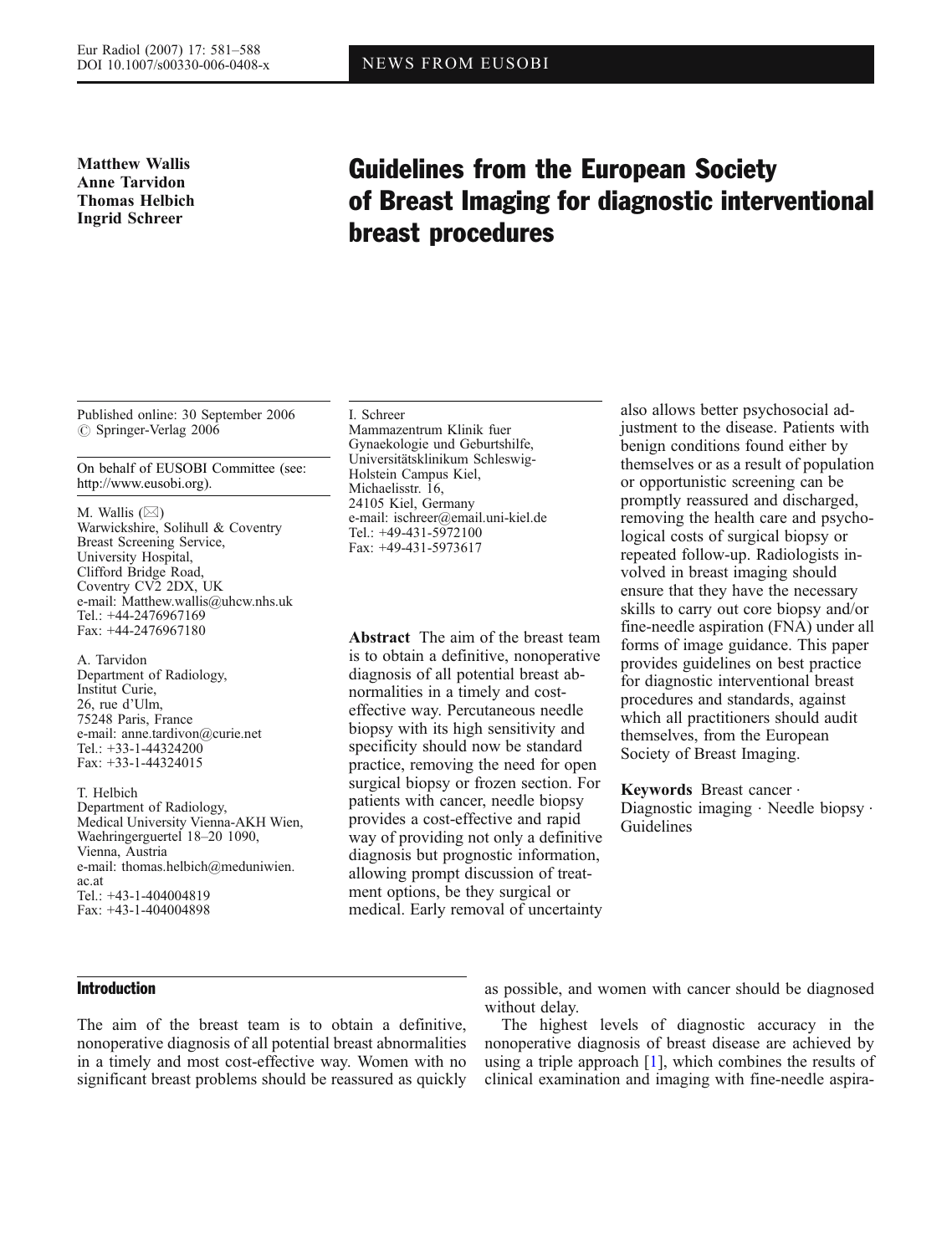tion cytology (FNAC) and/or core biopsy (both wide bore and vacuum-assisted) of significant breast abnormalities [\[2](#page-5-0), [3](#page-5-0)]. When the results of all three modalities agree, the level of diagnostic accuracy exceeds 99% [\[4](#page-5-0)]. It is of interest to note that similar levels of accuracy have been obtained in the case of impalpable lesions, in which clinical examination is noncontributory [[5](#page-5-0)].

Percutaneous needle biopsy with its high sensitivity and specificity should now be standard practice, removing the need for open surgical biopsy or frozen section [[6](#page-5-0)–[9](#page-5-0)]. For patients with cancer, needle biopsy provides a costeffective and rapid way of providing not only a definitive diagnosis but prognostic information, allowing prompt discussion of treatment options, be they surgical or medical. Early removal of uncertainty also allows better psychosocial adjustment to the disease. It is not the goal of percutaneous biopsy to completely excise cancer.

Benign conditions found either by the patient themselves or as a result of population or opportunistic screening can be promptly reassured and discharged, removing the health care and psychological costs of surgical biopsy [[10](#page-5-0), [11\]](#page-5-0). The role of needle biopsy verses short-term follow up in the management of probably benign lesions is less clear cut. The American literature, where annual examinations are routine, suggests that there is no difference in the levels of stress or intention to reattend  $[12, 13]$  $[12, 13]$  $[12, 13]$  $[12, 13]$ . On the other hand, in the UK NHS Breast Screening Programme, early recall is considered more stressful both in the short- and long-term than needle biopsy [\[14,](#page-5-0) [15](#page-5-0)]. Early follow-up is said to be

cheaper, but this might depend on individual health care economies and clinic organisation [\[16,](#page-5-0) [17](#page-5-0)]. The two options should be discussed with the patient, and if the triple approach confirms benignity, then the lesion can be reclassified as benign and the patient discharged. Radiologists involved in breast imaging should ensure that they have the necessary skills to carry out core biopsy and/or FNAC under stereotactic, ultrasound (US) and magnetic resonance imaging (MRI) control.

The aim of this paper is to provide guidelines for diagnostic interventional breast procedures by the European Society of Breast Imaging.

## Standards and objectives

Tables 1 and [2](#page-2-0) provide a list of both outcome and process standards for interventional breast biopsy against which all individual practitioners and their multidisciplinary teams should audit them selves.

## Standard 1

This standard applies to all carcinomas (invasive and in situ) and applies to diagnoses made by FNAC and/or core biopsy vacuum-assisted biopsy. Only definitive diagnoses of malignancy should be included. Open surgical biopsy is not included.

Table 1 Quality indicators (standards) for breast interventional procedures

| Objective                                                                                                                                               | Criteria                                                                                                  | Acceptable<br>standard | Desirable<br>target |
|---------------------------------------------------------------------------------------------------------------------------------------------------------|-----------------------------------------------------------------------------------------------------------|------------------------|---------------------|
| 1 To ensure that the majority of cancers, both palpable and<br>impalpable, receive a nonoperative tissue diagnosis<br>of cancer                         | The percentage of women who have a<br>nonoperative diagnosis of cancer by cytology<br>or needle histology | $>70\%$                | $>80\%$             |
| 2 To minimise the number of visits necessary to achieve<br>a definitive diagnosis                                                                       | The number of visits for interventional<br>procedures                                                     | No more<br>than 2      | No more<br>than 1   |
| 3 To minimise the number of unnecessary operative<br>procedures                                                                                         | Ratio of benign: malignant biopsies                                                                       | $\leq$ 1:1             | $\leq 0.5:1$        |
| 4 To achieve optimum aspiration technique and minimise<br>the number of repeat needle biopsy procedures                                                 | Inadequate rate of NAC (all)                                                                              | $< 25\%$               | <15%                |
| 5 To maximise the nonoperative diagnosis rate and minimise Inadequate rate of FNAC from cancer<br>the number of repeat needle biopsy procedures         |                                                                                                           | $< 10\%$               | $< 5\%$             |
| 6 To maximise the nonoperative diagnosis rate and minimise Miss rate on core breast biopsy from cancer<br>the number of repeat needle biopsy procedures |                                                                                                           | $< 5\%$                | $<$ 2%              |
| 7 To minimise understaging of invasive breast cancer                                                                                                    | Percent of noninvasive core breast<br>biopsies that are invasive at final surgery                         | <15%                   | $< 5\%$             |
| 8 To minimise understaging of breast cancer                                                                                                             | Percent of high-risk core breast biopsies<br>that are malignant at surgery                                | $<$ 25%                | $< 10\%$            |

NAC needle aspiration cytology, FNAC fine-needle aspiration cytology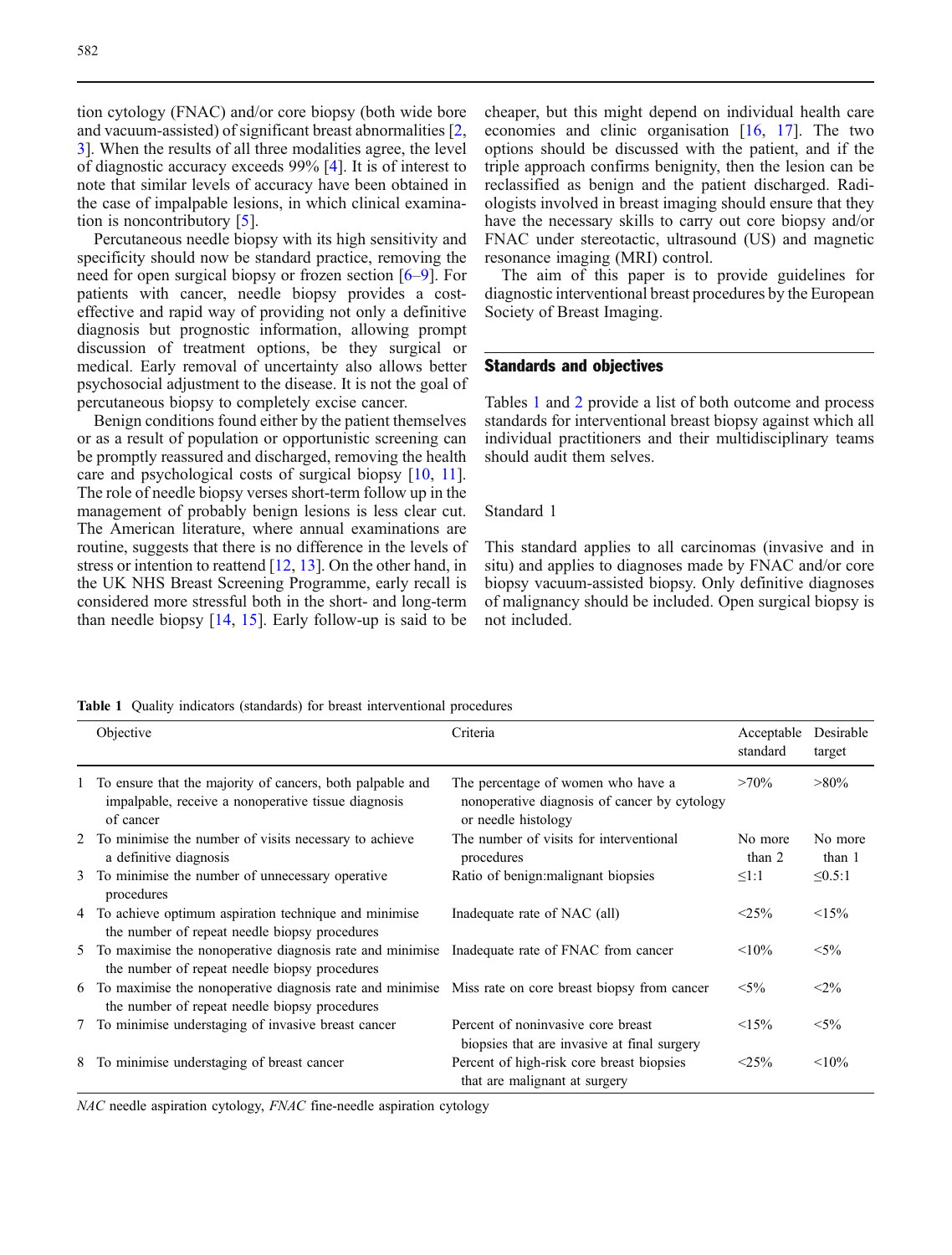<span id="page-2-0"></span>Table 2 Quality indicators (standards) for breast interventional procedures (population screening)

| Objective                                                                                                                                                          | Criteria | Acceptable standard                                              | Desirable target                     |
|--------------------------------------------------------------------------------------------------------------------------------------------------------------------|----------|------------------------------------------------------------------|--------------------------------------|
| 9 To minimise the number of un-<br>The rate of benign biopsies Prevalent screen <3.6 per 1,000; Prevalent screen <1.8 per 1,000;<br>necessary operative procedures |          | (when population screening) incident screen $\leq 2.0$ per 1,000 | incident screen $\leq 1.0$ per 1,000 |

#### Standard 2

There is a risk that, in an attempt to drive up the nonoperative diagnostic rate, repeated attendances for needle biopsy during a single clinical episode are likely to be associated with unnecessary anxiety. A definitive diagnosis should be achieved in the minimum number of visits wherever possible.

To date, these standards and objectives have been laid down for screening programmes [[18](#page-5-0), [19](#page-5-0)] and, to a lesser extent, for referral (symptomatic) practice [[20](#page-5-0)], but we have pulled them together and updated them. Each objective defines the purpose of the standard and has an accompanying criteria, which defines how the standard should be measured. The acceptable standard is a minimum that all teams should achieve. The desirable target is aspirational. We are aware that long-established teams and countries with population screening can comfortably attain these targets and, indeed, have national targets set at higher levels [[18](#page-5-0)], but this only comes with considerable experience and the repeated use of audit [[21](#page-5-0)]. We are confident that in a few years, we will be able to revisit and reset both the acceptable standard and the desirable target.

#### Before interventional procedures

All patients should undergo a thorough workup including clinical examination and imaging prior to FNAC and/or core biopsy. The imaging characteristics of suspicious lesions are demonstrated using special views, including fine-focus magnification views for microcalcifications and spot compression views and US examination for mass lesions, focal asymmetry or architectural distortion. Imaging features of mammographically and/or US-detected abnormalities are assessed to determine the probability of malignancy, and this should be indicated in the radiological report. The radiologist must be certain that the abnormality seen on US is the same as the abnormality seen on mammography and, where relevant, that this corresponds to the palpable lesion. There should be written local protocols clearly defining the indications for FNAC, automated core biopsy and other needle biopsy techniques [[2\]](#page-5-0). The procedure should be explained to the patient, with a brief explanation of risks and benefits. It should be standard practice to provide the patient with written information about complications.

## Teaching and experience

Training standards have been set out by the European Association of Radiology in the European Training Charter for Clinical Radiology [\(http://www.ear-online.org](http://www.ear-online.org)) [[22](#page-5-0)]. We suggest that a minimum of 20 interventional procedures are undertaken under supervision (with histological verification) before commencing independent practice and then a minimum of 25 per year to maintain competence [[23](#page-5-0), [24](#page-5-0)].

# Choice of sampling technique

Current evidence suggests that, firstly, vacuum-assisted core biopsy (VACB) properly carried out provides better sensitivity and specificity than either 14-gauge core biopsy or FNAC for microcalcifications and architectural distortion. Secondly 14-gauge core biopsy provides better sensitivity and specificity than FNAC for other types of lesions [[8](#page-5-0), [9](#page-5-0), [25](#page-6-0), [26\]](#page-6-0). Core biopsy also facilitates definitive diagnosis of benign lesions  $[10, 11]$  $[10, 11]$  $[10, 11]$  $[10, 11]$  $[10, 11]$ . This has to be balanced against the cost and the fact that unless one uses imprint cytology [\[27,](#page-6-0) [28\]](#page-6-0) or fast-track biopsy techniques [[29](#page-6-0)] it is not possible to provide an answer immediately. Finally, core biopsy provides information on invasion, grade, hormone receptor status and other immunological and genetic markers. These can be used to assist in management decisions and aid in monitoring of the effects of neoadjuvant treatment [[30](#page-6-0)]. In expert hands, remarkable results can be obtained on cytological specimens [\[31,](#page-6-0) [32](#page-6-0)].

FNAC may be preferred in some centres for sampling mass lesions and obvious carcinoma, but only where a satisfactory standard of excellence of both sampling and cytology interpretation has been achieved [[8,](#page-5-0) [9,](#page-5-0) [33](#page-6-0)–[35](#page-6-0)]. The main advantages of FNAC are cost [\[20,](#page-5-0) [33](#page-6-0), [36\]](#page-6-0) as one only requires 18- to 23-gauge disposable needles attached to a plastic syringe. Additional equipment includes glass slides with alcohol fixative for unsmeared tissue samples [[37](#page-6-0)]. Another advantage is the ability to provide immediate reporting, either on adequacy by a technician or a full diagnosis when a cytopathologist is available [\[25,](#page-6-0) [33](#page-6-0), [38](#page-6-0), [39\]](#page-6-0). While this is considered to be very beneficial for women with benign disease, it is less clear cut for patients with malignancy who need longer to come to terms with their diagnosis. The combination of the two techniques has been shown to be beneficial  $[40]$  $[40]$  $[40]$ , particularly for cancer, as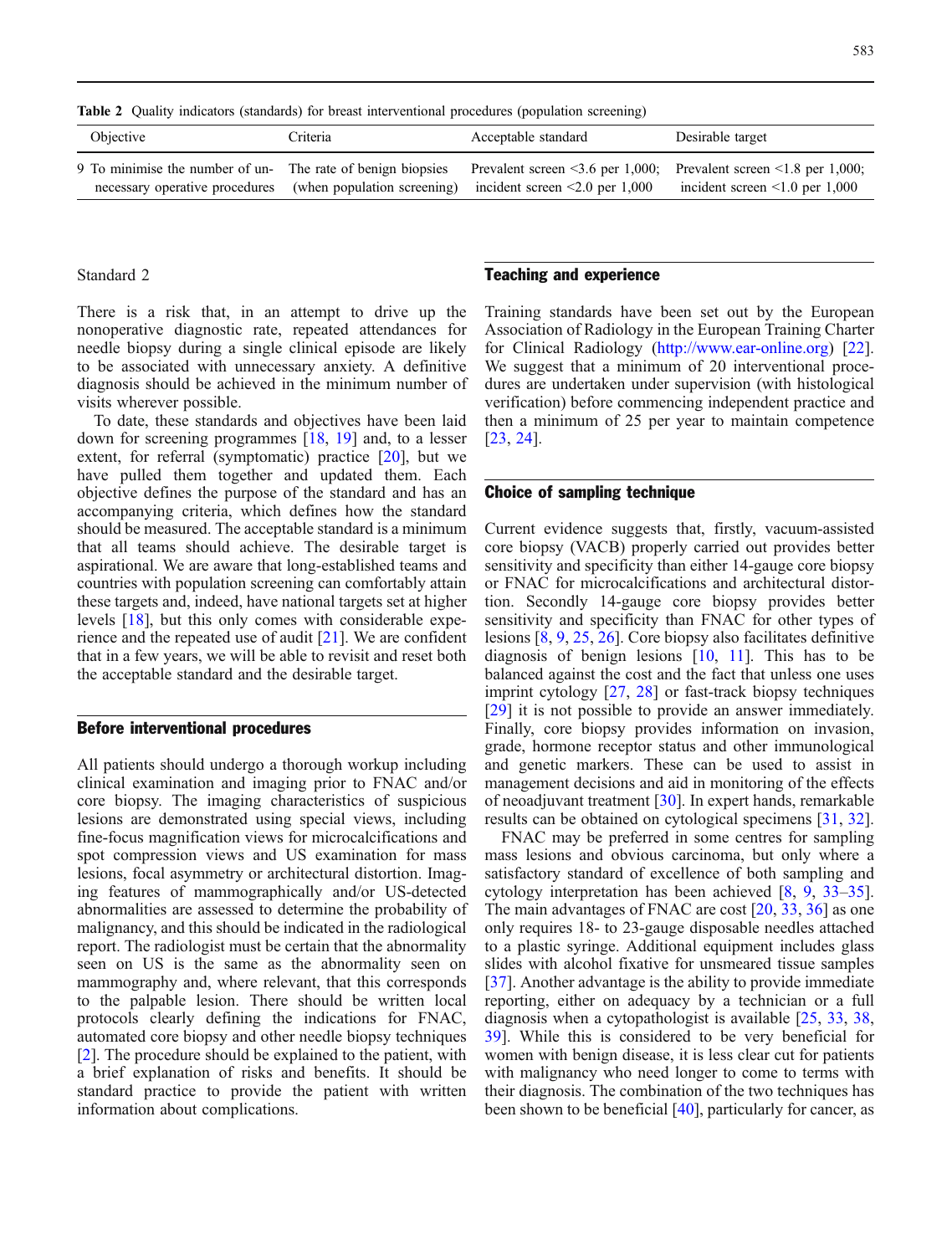FNAC allows for rapid diagnosis, which is subsequently confirmed by histology (core biopsy). This avoids the risk of a false positive diagnosis and obtains prognostic information for treatment decisions.

Needle size is important, with clear evidence that, when comparing 14-, 16- and 18-gauge needles, accuracy rises with needles of increasing size [\[41\]](#page-6-0). Long-throw needles used with a fully automated biopsy gun produce the best specimens [[42](#page-6-0)–[44](#page-6-0)]. Current best practice is to use a longthrow (2-cm) 14-gauge needle with biopsy gun (integral or separate).

VACB (from 8 to 11 gauge) can be used with either standard upright or prone stereotactic apparatus and under US guidance. Published evidence shows that the use of VACB is associated with higher rates of calcium retrieval and lower rates of underdiagnosis of both ductal carcinoma in situ (DCIS) and invasive tumour [\[25,](#page-6-0) [45](#page-6-0), [46](#page-6-0)]. Where available, VACB may be considered the sampling method of choice for:

- Indeterminate cluster of microcalcifications
- Obviously malignant cluster of microcalcifications, to increase to the chance of detection of invasive foci
- Discordant results after 14-gauge core biopsy
- Architectural distortion
- Diagnostic excision of papillary lesions diagnosed at core biopsy

# Guidance

High proportions of mammographically detected lesions are impalpable and require image guidance for FNAC or core biopsy sampling. In addition, image guidance, particularly US, can have advantages over freehand procedures when sampling palpable lesions to ensure accurate and safe sampling [\[47,](#page-6-0) [48\]](#page-6-0). The choice of radiological guidance must be the method that (a) allows the best visualisation of the lesion, (b) offers the best chance of successful and adequate lesion sampling and (c) is the simplest and cheapest.

If a diagnostic MRI of the breast identifies a suspicious lesion, every effort should be made to reidentify the lesion on conventional modalities such as mammography or US [[49](#page-6-0)]. If a lesion can be clearly identified on mammography or US, biopsy should be performed using one of these guiding modalities. However, second-look US fails to identify a sonographic correlate in up to 77% of MRI-detected lesions referred for biopsy [\[50,](#page-6-0) [51\]](#page-6-0). Where possible, MRI procedure should be undertaken with the same sequences used for the diagnostic study and, if time permits, in the second week of the menstrual cycle [[52](#page-6-0)].

A clip should be placed at the end of the procedure to allow for mammographic marking if subsequent surgical intervention is indicated. Two orthogonal mammographic views are required to document the position of the clip.

## **Complications**

Complications from both FNAC and core biopsy are rare. However, the following have been reported:

- Pain
- Haematoma
- Fainting
- Pneumothorax [\[54\]](#page-6-0)
- Infection [\[55\]](#page-6-0)
- Seeding of tumour  $[56, 57, 60]$  $[56, 57, 60]$  $[56, 57, 60]$  $[56, 57, 60]$  $[56, 57, 60]$  (this does not appear to be of clinical significance)
- Removal of lesion by the core. (It is not the objective of the diagnostic biopsy to remove the lesion in its entirety; however, this will happen in the case of small lesions, and it is good practice to take a stereo film at 0° to check how much remains and, if needed, deploy a marker clip.)
- Dislocation of clip placement [[53](#page-6-0), [58](#page-6-0)]

# Adequacy of sampling

#### FNAC sample

An adequate FNAC sample should contain at least five clusters of epithelial cells, each of which should contain five or more cells [[2](#page-5-0)].

## Core biopsy

Generally, it is not appropriate to be dogmatic about the number of specimens taken when undertaking core biopsy, particularly when using US. The important thing is to achieve the targets set out above. Liberman [\[59](#page-6-0), [60\]](#page-7-0) suggests that a minimum of five passes are required. With experience, mass lesions can be diagnosed with a couple of passes [\[61\]](#page-7-0). However, it is necessary to obtain a representative sample adapted to lesion size and tissue consistency and document this. There should be radiological and pathological correlation before discussing the result with the patient. There are two specific lesion types in which more definitive evidence based guidance can be provided: microcalcification and architectural distortion.

#### Microcalcifications

Representative microcalcification must be demonstrated in the core specimens on specimen radiography [[45](#page-6-0)]. Identification of microcalcification on histology alone is not a reliable indicator of adequate sampling (histological microcalcification is a common incidental finding and can be present when there is no calcification visible on mammography) [[62](#page-7-0)]. The literature is divided on how to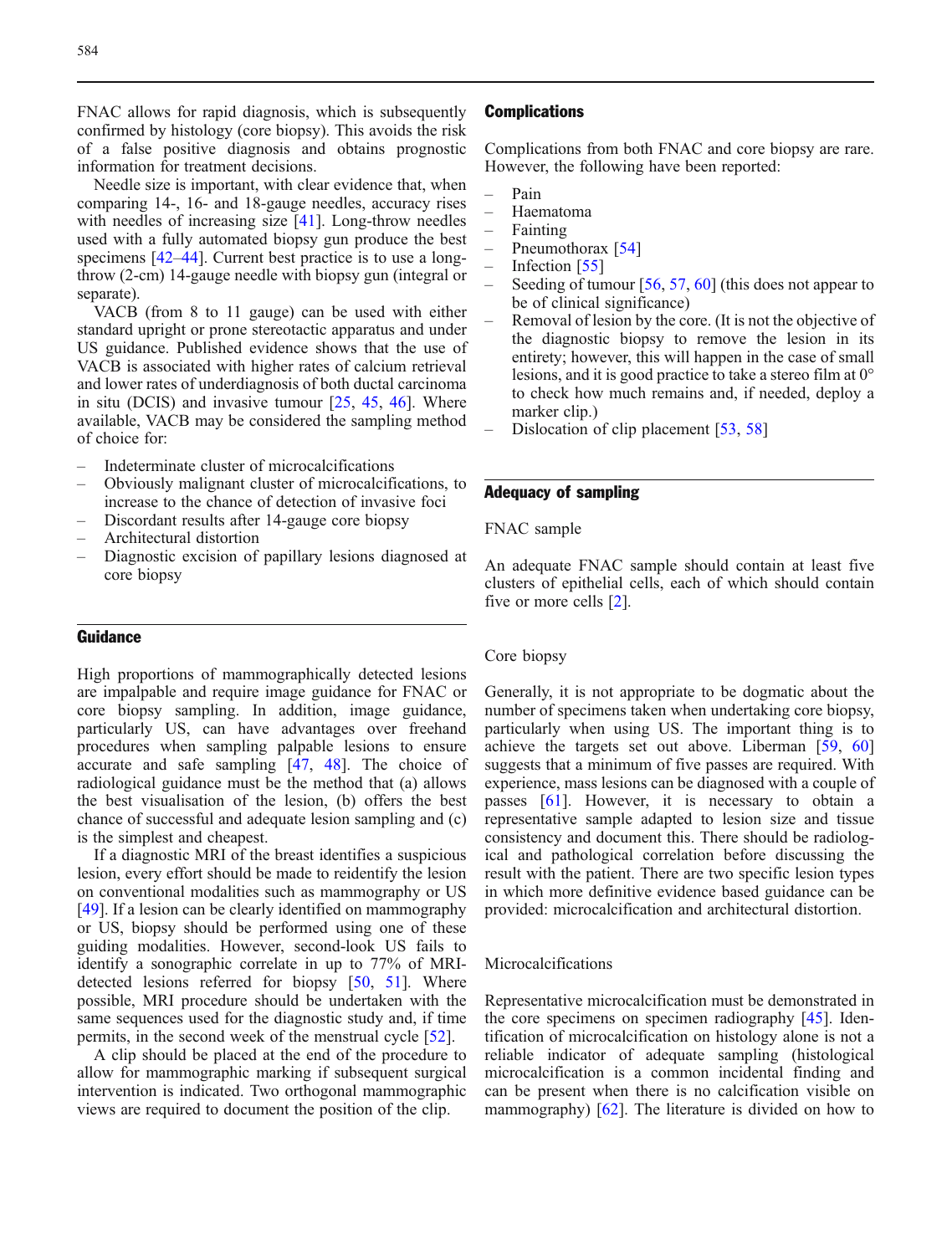ensure optimal diagnostic accuracy: the minimalist approach of counting calcification on the specimen radiographs verses counting the number of cores or the volume removed. Bagnall [\[63\]](#page-7-0) recommends that at least three flecks of calcification be seen in at least two cores. Ideally, five flecks or more should be seen in three cores. This requirement is obviously lessened in lesions with fewer than ten flecks of calcification. In these circumstances, a comparison before and after the procedure (scouts 0°) to evaluate the percentage of microcalcifications retrieved by the biopsies is indicated. Biopsies that retrieve more than 50% of the cluster can be considered as representative of the lesion  $[64]$  $[64]$  $[64]$ . On the other hand, Lomschitz  $[65]$ considers that when using 11-gauge VACB, 12 specimens (harvested by two rotations) gives maximum diagnostic yield.

If sampling is not adequate and/or in discordant radiohistological results, the procedure should be repeated or localisation surgical biopsy performed [\[46\]](#page-6-0). Surgical biopsy is not required when histology shows a definitively benign cause for calcifications in core specimens confirmed by specimen radiography to contain calcifications clearly representative of those considered suspicious on mammography.

Specificity and absolute sensitivity for sampling microcalcifications is significantly higher with the use of largerbore biopsy devices, such as VACB, and such devices may be considered where there is diagnostic uncertainty [[66](#page-7-0), [67\]](#page-7-0). Surgical open biopsy is normally required to exclude frank malignant change in the adjacent tissues when histology shows indeterminate changes (e.g. hyperplasia with atypia) [\[45,](#page-6-0) [63](#page-7-0)], as even with large volume sampling, underestimation of disease will take place, i.e. hyperplasia on core is a harbinger of noninvasive disease, and some noninvasive core biopsies will turn out to be invasive on surgical treatment.

It is not the goal of percutaneous biopsy to completely excise cancer [[64](#page-7-0)].

# Architectural distortion

Management of architectural distortion is still controversial, as 20–50% of cases of architectural distortion are due to malignancy [\[68\]](#page-7-0). Traditional teaching is that all these lesions should be removed. However, data from several published series now show that image-guided core biopsy is accurate in distinguishing malignant lesions from benign causes, e.g. radial scar, providing targeting is accurate and sufficient material is obtained [\[69](#page-7-0)–[72](#page-7-0)]. A recent series has shown that the most accurate results are obtained by taking more than 12 11-gauge samples using a VACB device [[73\]](#page-7-0). Recommendations for the management of architectural distortion depends on the local availability of vacuumassisted mammotomy. If VACB is not available, it is recommended that conventional core biopsy is performed

as the initial diagnostic procedure on all distortions not due to surgical scarring [\[26\]](#page-6-0). If this shows malignant change, therapeutic surgery should be performed (a minimum of three cores targeted to sample different areas of the imaging abnormality). For all other diagnoses, diagnostic surgical open biopsy should be performed.

If VACB is available, it is recommended that initial diagnosis is carried out using conventional automated core biopsy. Again, a malignant result should be managed by therapeutic surgery. However if a result is benign or shows radial scar with no evidence of epithelial atypia, a choice of either open surgical excision or excision with VAB may be offered. VAB can be performed under US or stereotactic Xray guidance, and a minimum of 12 11-gauge cores should be obtained. Where VAB is chosen and histology again shows either benign changes or radial scar with no evidence of epithelial atypia, then further excision is not required.

In all cases, management should be discussed prospectively by the multidisciplinary team. If there is doubt regarding concordance of the imaging/histology findings, diagnostic surgical excision should be recommended.

Staging of the axilla

Sentinel lymph node biopsy (SLNB) has become rapidly accepted as an alternative to axillary sampling or clearance [[74](#page-7-0), [75](#page-7-0)]. Seven-year follow-up from Veronesi et al. suggests that this is a safe procedure [[76](#page-7-0)]. Variable surgical and pathological practice indicates that there are still outstanding questions [[75](#page-7-0), [77\]](#page-7-0). Axillary node US with either FNAC or core biopsy can identify between 30% and 40% axillas with macroscopic disease [\[78](#page-7-0)–[82](#page-7-0)] and according to Deurloo can reduce the number of SLNBs by up to  $14\%$  [\[80\]](#page-7-0).

# **Documentation**

Images should be taken to document accurate needle placement. A written report to both the referring team and the reporting pathologist should include:

- Nature of lesion biopsied
- Radiological opinion and classification
- Details of procedure undertaken (including needle calibre)
- Adequacy of targeting
- Quantity of material sampled
- Presence or absence of microcalcification on specimen radiographs
- Changes (or not) of the lesion after biopsy (e.g. mass decreasing in size)
- Placement of a clip marker and description of its position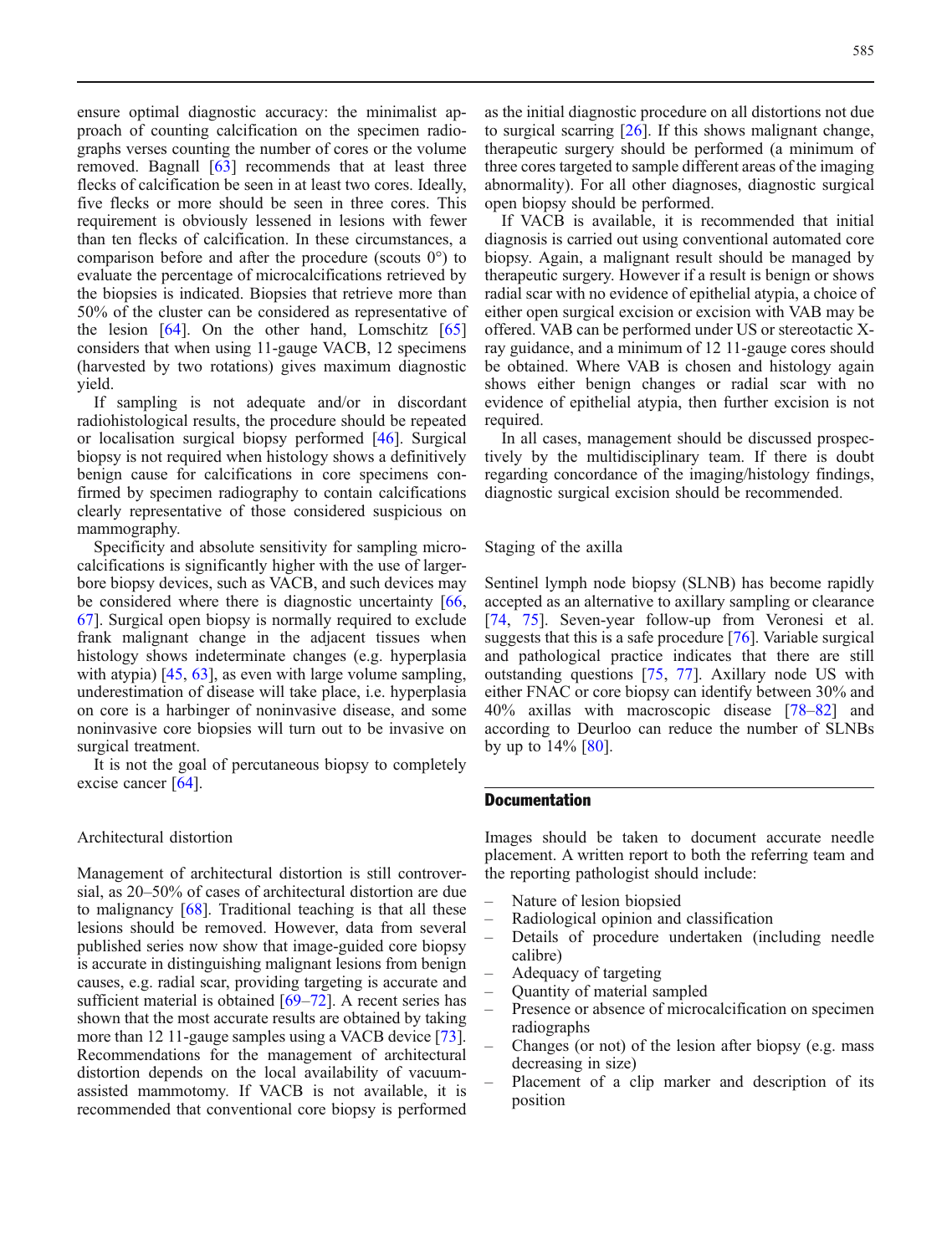- <span id="page-5-0"></span>Pathology centre where the specimen is being processed
- Complications (if any)

### After interventional procedures

Communication and discussion of result

Clinical examination, together with the result of imaging, must be considered with the results of needle biopsy to ensure clinico-radio-pathological concordance before management decisions are made. It is good practice that this occurs in a multidisciplinary fashion, preferably as part of a regular multidisciplinary meeting where full notes are taken or a written report is produced.

#### References

- 1. Lamb J, Anderson TJ, Dixon MJ, Levack P (1987) Role of fine needle aspiration cytology in breast cancer screening. J Clin Pathol 40:705–709
- 2. Cytology Sub-Group of the National Co-ordinating Committee for Breast Screening Pathology (1992) Guidelines for Cytology Procedures and Reporting in Breast Cancer Screening, Sheffield, NHS Breast Screening Programme (NHSBSP Publication No 22)
- 3. Britton P (1999) Fine needle aspiration or core biopsy. Breast 8:1–4
- 4. Zajdela A, Chossein NA, Pillerton JP (1975) The value of aspiration cytology in the diagnosis of breast cancer. Cancer 35:499–506
- 5. Azavedo E, Svane G, Auer G (1989) Stereotactic fine needle biopsy in 2594 mammographically detected non-palpable lesions. Lancet 1:1033–1035
- 6. Helbich TH, Matzek W, Fuchsjäger MH (2004) Stereotactic and Ultrasound guided breast biopsy. Euro Radiol 14 (3):383–393
- 7. Liberman L (2000) Centennial dissertation. Percutaneous image-guided core breast biopsy: state of the art at the millennium. AJR Am J Roentgenol 174:1191–1199
- 8. Britton P, McCann J (1999) Needle biopsy in the NHS Breast Screening Programme 1996/97: how much and how accurate? Breast 8:5–11
- 9. Berg WA, Hruban RH, Kumar D et al (1996) Lessons from mammographichistopathologic correlation of largecore needle breast biopsy. Radiographics 16(5):1111–1130

10. Dixon JM, Clarke PJ, Crucioli V, Lee EC, Greenhall MJ (1987) Reduction of the surgical excision rate in benign breast disease using fine needle aspiration cytology with immediate reporting. Br J Surg 75:1014–1016

- 11. Hosie KB, Cope A, Li Ting Wai P, Nottingham J, Wallis MG, Bishop HM (1994) Specialist Breast Surgeons perform less benign Breast Operations. Breast 3:215–217
- 12. Lindfors KK, O'Connor J, Acredolo CR, Liston SE (1998) Short-interval follow-up mammography versus immediate core biopsy of benign breast lesions: assessment of patient stress. AJR Am J Roentgenol 171:55–58
- 13. Currence BV, Pisano ED, Earp JA, Moore A, Chiu YF, Brown ME, Kurgat KL (2003) Does biopsy, aspiration or six month follow-up of a false-positive mammogram reduce future screening or have large psychosocial effects? Acad Radiol 10:1257–1266
- 14. Brett J, Austoker J, Ong G (1998) Do women who undergo further investigation for breast screening suffer adverse psychological consequences? A multicentre follow-up study comparing different breast screening result groups five months after their last breast screening appointment. J Public Health Med 20:396–403
- 15. Brett J, Austoker J (2001) Women who are recalled for further investigations for breast screening: psychological consequences 3 years after recall and factors affecting re-attendance. J Public Health Med 23:292–300
- 16. Vizcaino I, Gadea L, Andreo L et al (2001) Short-term follow-up results in 795 non palpable probably benign lesions detected at screening mammography. Radiology 219:475–483

Audit

In addition to routine quality control tests, to ensure equipment safety and performance during imaging and interventional procedures, outcome data on the procedures should be collected. This data should be prospectively collected and summarised for each facility and physician who performs the procedures and by the reporting pathologist. In addition to data required to monitor performance against the standards outlined in the early part of the document, the number of complications, and the number of lesions requiring repeat biopsy and the reason should be recorded. A number of accreditation schemes are available [20, [81](#page-7-0), [82\]](#page-7-0).

- 17. Helbich TH, Pfarl G, Lomosschitz F, Stadler A, Rudas M, Wolf G (2000) Role of core needle breast biopsy in probably benign lesions. Radiology 219:475–483
- 18. Consolidated Guidance on Standards for the NHS Breast Screening Programme (2005) NHSBSP Publication 60(2)
- 19. European Guidelines for Quality Assurance in Mammography Screening (2001) 3rd Edition, Office for Official Publications of the European Communities
- 20. Perry NM (2001) Quality assurance in the diagnosis of breast disease. EU-SOMA Working Party. Eur J Cancer 37:159–172
- 21. An audit of screen detected breast cancers for the year of screening April 2003 to March 2004 Association of Breast Surgery at BASO (British Association of Surgical Oncology) report [http://www.cancerscreening.nhs.uk/](http://www.cancerscreening.nhs.uk/breastscreen/publications/ba03-04.html) [breastscreen/publications/ba03-04.html](http://www.cancerscreening.nhs.uk/breastscreen/publications/ba03-04.html)
- 22. European Training Charter for Clinical Radiology (2005) European Association of Radiology [http://www.ear.](http://www.ear.online.org) [online.org](http://www.ear.online.org)
- 23. Stufe-3-Leitlinie Brustkrebs-Fruherkennung. [http://www.senologie.](http://www.senologie.org) [org](http://www.senologie.org) ISBN 3-88603-812-2
- 24. Liberman L, Benton CL, Dershaw DD, Abramson AF, LaTrenta LR, Morris EA (2001) Learning curve for stereotactic breast biopsy: how many cases are enough?. AJR Am J Roentgenol 176(3):721–727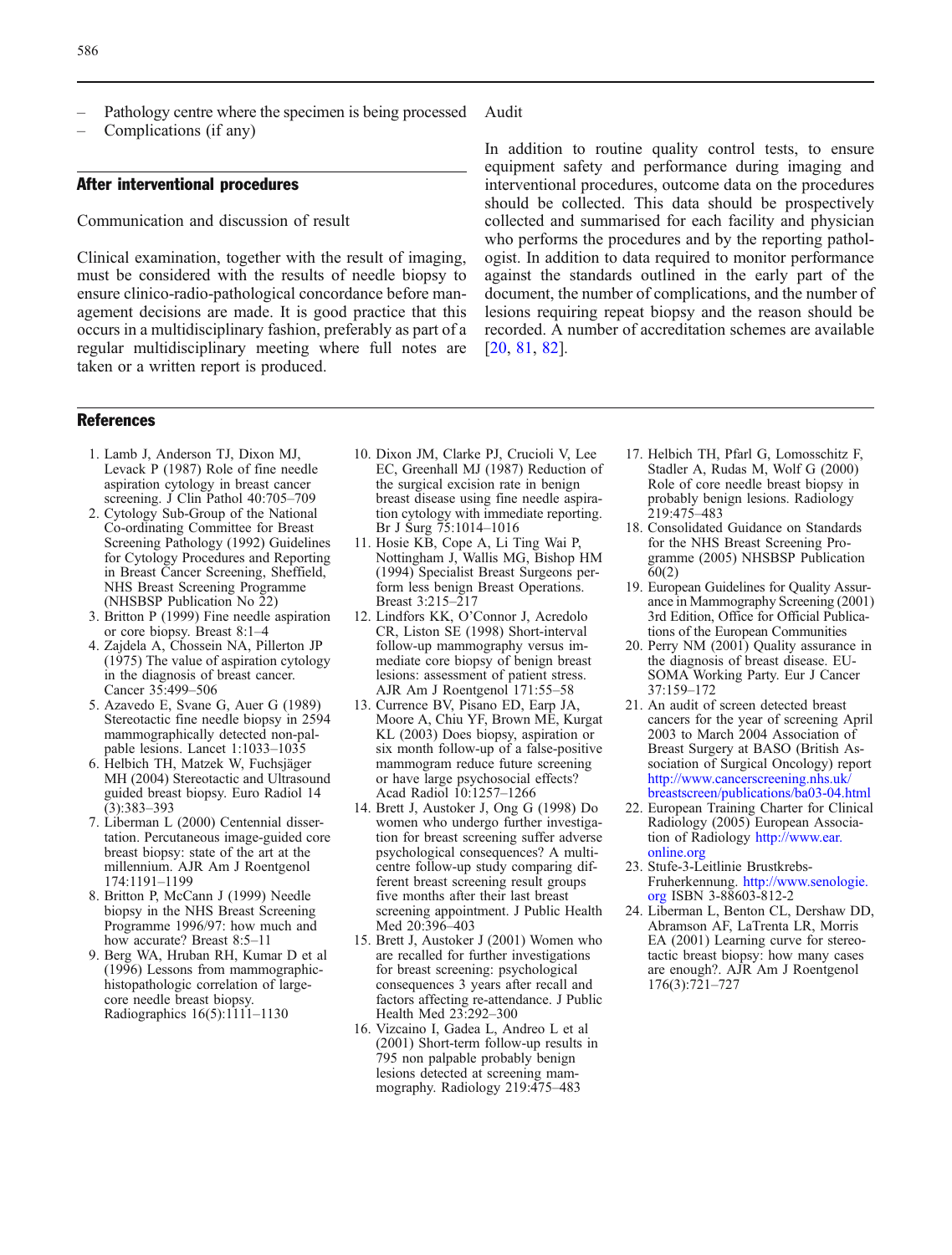- <span id="page-6-0"></span>25. Harcourt D, Ambler N, Rumsey N, Cawthorn SJ (1998) Evaluation of a one-stop breast lump clinic: a randomized controlled trial. Breast 7:314–319
- 26. Litherland JC, Evans AJ, Wilson ARM et al (1966) The impact of core-biopsy on pre-operative diagnosis rate of screen detected breast cancers. Clin Radiol 51:562–565
- 27. Jones L, Lott MF, Calder CJ, Kutt E (2004) Imprint cytology from ultrasound guided core biopsies: accurate and immediate diagnosis in a one stop breast clinic. Clin Radiol 59:903–908
- 28. Klevesath MB, Godwin RJ, Bannon R, Munthali L, Coveney E (2005) Touch imprint cytology of core needle biopsy specimens: a useful method for immediate reporting of symptomatic breast lesions. Eur J Surg Oncol 31(5):490– 494
- 29. Ragazzini T, Magrini E, Cucchi MC, Foschini MP, Eusebi V (2005) The fasttrack biopsy (FTB); description of a rapid histology and immunohistochemistry method for evaluation of preoperative breast core biopies. Int J Surg Pathol 13(3):247–252
- 30. Gianna L, Zambretti M, Clark K et al (2005) Gene expression profiles in paraffin-embedded core biopsy tissue predict response to chemotherapy in women with locally advanced breast cancer. J Clin Oncol 23:7265–7277
- 31. Zafar N, Jamal S, Mamoon N, Luqman M, Anwar M (2005) Typing and grading of cytological category C5 breast lesions. J Coll Physicians Surg Pak 15:221–224
- 32. Hunt CM, Ellis IO, Elston CW et al (1990) Cytological grading of breast carcinomas-a feasible proposition? Cytopatology 1:287–295
- 33. Zagorianakou P, Fiaccavento S, Zagorianakou G, Makrydimas G, Agnantis NJ (2005) FNAC: Its role, limitations and perspective in the preoperative diagnosis of breast cancer. Eur J Gynaecol Oncol 26:143–149
- 34. Abu-Salem OT (2002) Fine needle aspiration cytology (FNAB) of breast lumps: comparison study between preand post-operative histological diagnosis. Arch Inst Pasteur Tunis 79:59–63
- 35. Ljung B-M, Drejet A, Chiampi N et al  $(200\bar{1})$  Diagnostic accuracy of FNAC is determined by physician training in sampling technique. Cancer 93:263– 268
- 36. Heywang-Köbrunner SH, Schreer I (eds.) (2003) Bildgebende Mammadiagnostik. Untersuchungstechnik, Befundmuster und Differentialdiagnostik in Mammaographie, Sonographie und Kernspintomographie. Stuttgart: Thieme, second edition
- 37. Non-operative Sub-Group of the National Co-ordinating Committee for Breast Screening Pathology. Guidelines for non-operative diagnostic Procedures and Reporting in Breast Cancer Screening. Sheffield, NHS Breast Screening Programme (2001) NHSBSP Publication No 50:8–13
- 38. Nicholson S, Sainsbury JR, Wadehra V, Needham GK, Farndon JR (1998) Use of fine needle aspiration cytology with immediate reporting in the diagnosis of breast disease. Br J Surg 75:847–850
- 39. Dehn TC, Clarke J, Dixon JM, Cucioli V, Greenhall, Lee EC (1987) Fine needle aspiration cytology, with immediate reporting, in the outpatient diagnosis of breast disease. Ann R Coll Surg Engl 69:280–282
- 40. Pilgrim S, Ravichandran D (2004) Fine needle aspiration cytology as an adjunct to core biopsy in the assessment of symptomatic breast cancer. Breast 14:411–414
- 41. Melotti MK, Berg WA (2001) Core needle breast biopsy in patients undergoing anticoagulation therapy: preliminary results. AJR Am J Roentgenol 174:245–249
- 42. Parker SH, Jobe WE, Dennis MA et al (1993) US-guided automated large-core breast biopsy. Radiology 187:507–511
- 43. Liberman L, Hann LE, Dershaw DD, Morris EA, Abramson AF, Rosen PP (1997) Mammographic findings after stereotactic 14-gauge vacuum biopsy. Radiology 203:343–347
- 44. Helbich TH, Rudas M, Haitel A, Kohlberger PD, Thurnher M, Gnant M, Wunderbaldinger P, Wolf G, Mostbeck GH (1998) Evaluation of needle size for breast biopsy: comparison of 14-, 16-, and 18-gauge biopsy needles. AJR Am J Roentgenol 171:59–63
- 45. Liberman L, Evans WP 3rd, Dershaw DD et al (1994) Radiography of microcalcifications in stereotaxic mammary core biopsy specimens. Radiology 190(1):223–225
- 46. Reynolds HE (2000) Core needle biopsy challenging benign breast conditions: a comprehensive literature review. AJR Am J Roentgenol 174:1245–1250
- 47. Lorenzen J, Welger J, Lisboa BW, Rietohof L, Grzyska B, Adam G (2002) Percutaneous core-needle biopsy of palpable breast tumours. Do we need ultrasound guidance? Rofo 174:1142– 1146
- 48. Agarwal T, Patel B, Rajan P et al (2003) Core biopsy versus FNAC for palpable breast cancers. Is image guidance necessary? Eur J Cancer 39:52–56
- 49. LaTrenta LR, Menell JH, Morris EA, Abramson AF, Dershaw DD, Liberman L (2003) Breast lesions detected with MR imaging: utility and histopathologic importance of identification with US. Radiology 227(3):856–861
- 50. Dhamanaskar KP, Muradall D (2002) MRI directed ultrasound: a cost effective method for diagnosis and intervention in breast imaging [abstract]. Radiology 225:653
- 51. Panizza P, De Gaspari A (1997) Accuracy of post MR imaging second-look sonography in previously undetected breast lesions [abstract]. Radiology 205:489
- 52. Khul CK, Bieling HB, Gieseke J et al (1977) Healthy premenopausal breast parenchyma in dynamic contrast-enhanced MR imaging of the breast: normal contrast medium enhancement and cyclical-phase dependency. Radiology 203:137–144
- 53. Burbank F, Forcier N (1997) Tissue marking clip for stereotactic breast biopsy: initial placement accuracy, long-term stability, and usefulness as a guide for wire localization. Radiology 205:407–415
- 54. Catania S, Boccato P, Bono A et al (1989) Pneumothorax: a rare complication of fine needle aspiration of the breast. Acta Cytol 33(1):140
- 55. Witt A, Yavuz D, Walchetseder C, Strohmer H, Kubista E (2003) Preoperative core needle biopsy as an independent risk factor for wound infection after breast surgery. Obstet Gynecol 101(4):745–750
- 56. Liberman L, Vuolo M, Dershaw DD et al (1999) Epithelial displacement after stereotactic 11-gauge directional vacuum-assisted breast biopsy. AJR Am J Roentgenol 172:677–681
- 57. Preece PE, Hunter SM, Duigood HLD, Wood RAB (1998) Cytodiagnosis and other methods of biopsy in the modern management of breast cancer. Sem Surg Oncol 5:69–81
- 58. Pfarl G, Helbich TH, Riedl CC, Guth-Wagner T, Gnant M, Rudas M, Liberman L (2002) Stereotactic 11 gauge vacuum-assisted breast biopsy: a validation study. AJR Am J Roentgenol 179:1503–1507
- 59. Liberman L, Dershaw DD, Rosen PP, Abramson AF, Deutch BM, Hann LE (1994) Stereotaxic 14-gauge breast biopsy: how many core biopsy specimens are needed? Radiology 192:793–795